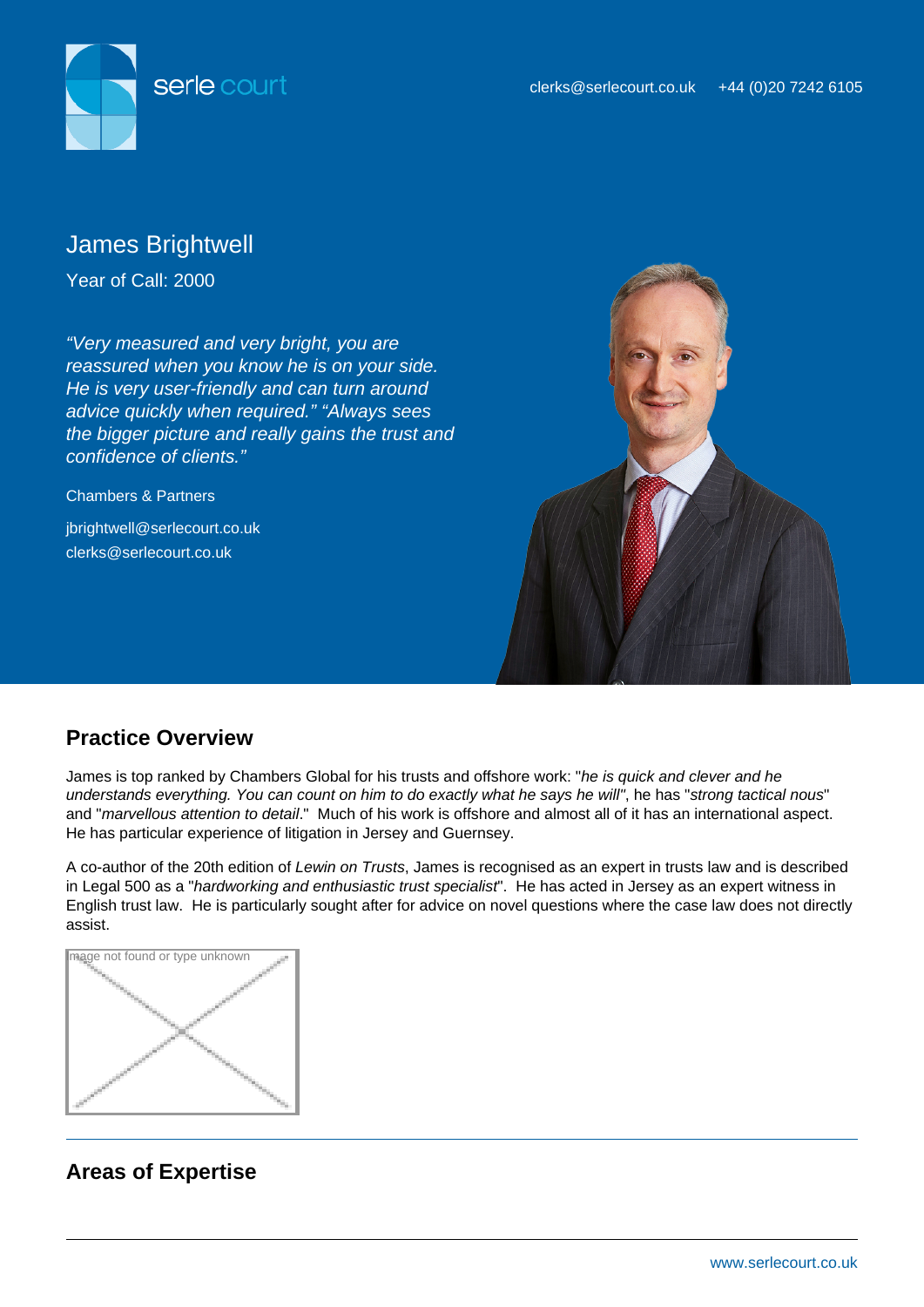# **Private Client Trusts and Probate**

A co-author of the past two editions of Lewin on Trusts, James acts in contentious and non-contentious matters. He has particular experience of issues concerning trustee indemnities and the contractual arrangements involved on the retirement and appointment of new trustees. He also has significant experience of trust applications, particularly for rectification and for Beddoe relief.

James has been acting for several years in the Tchenguiz litigation in the Guernsey Royal Court, which has led to two recent (2014) and high-profile decisions of the Guernsey Court of Appeal on the applicability and effect of Article 32 of the Trusts (Jersey) Law 1984.

In Chambers Global 2017 (Private Wealth: Trusts) it states that James is "Modest and unassuming, he is always excellent on paper and with clients. He explains matters clearly, calmly and succinctly and is right when it comes to predicting the outcomes of cases."

James is described in Chambers UK Bar 2017 (Chancery Traditional) as "James is always excellent on paper, and with clients he explains clearly, calmly and succinctly what needs to be done. He is right on his prediction of outcomes."

Legal 500 2016 (Private Client: Trusts & Probate) states him as "An outstanding junior, who is great to have on board in any matter".

Other recent work includes:

Glenn v Watson [2018] EWHC 2483 (Ch) – assessment of interest on equitable compensation following the setting aside of joint venture agreements; discussion of interest on trustee claims.

Oscatello v Investec Trust (Guernsey) Ltd, Royal Court of Guernsey – trial concerning former trustees' personal liability to creditors, Article 32 of the Trusts (Jersey) Law 1984, substantial claims for breach of trust. Guernsey Court of Appeal 2013-2015 (several hearings). Privy Council 2017. See (2015-16) 18 I.T.E.L.R. 1 (2015-16) 18 I.T.E.L.R. 30 and [2018] 1 W.R.L. 1465).

Rawlinson & Hunter Trustees SA v Investec Trust (Guernsey) Ltd, Guernsey Court of Appeal, September 2016 – strike out of claim for breach of trust as an abuse of process under the principle in Henderson v Henderson; summary judgment on claim concerning former trustees' conduct of litigation (Decision upheld by the Privy Council, see [2018] 1 W.L.R. 1465).

High Commissioner for Pakistan v National Westminster Bank plc [2016] EWHC 1465 (Ch) –James is currently acting for the Government of India in this dispute concerning funds transferred in 1948 and held ever since in the name of the first High Commissioner for Pakistan in the United Kingdom.

Gledhill v Arnold [2016] WTLR 653 – claim to rectification of will

Re A Settlement [2016] JRC 065 – appointment of new trustee where corporate trustee insolvent, and where trust instrument lost.

Lemos v Lemos [2015] EWHC 1537 (QB); [2016] EWCA Civ 1181 – freezing injunction granted over trust property in support of enforcement of foreign judgment.

Trustee N & Anr v Attorney-General & Ors [2015] SC (Bda) 50 – decision concerning the use of material disclosed within Beddoe proceedings.

In 2015, James advised beneficiaries of several trusts in relation to actions to be taken by the trustees in respect of French and US tax issues, led by Elizabeth Jones QC.

Schomberg v Taylor [2013] WTLR 1413 – James acted for the counterclaimant in a rare successful plea of undue influence in a probate claim.

Garnham v PC and others [2012] JRC 050 – dispute between executors and with beneficiaries as to administration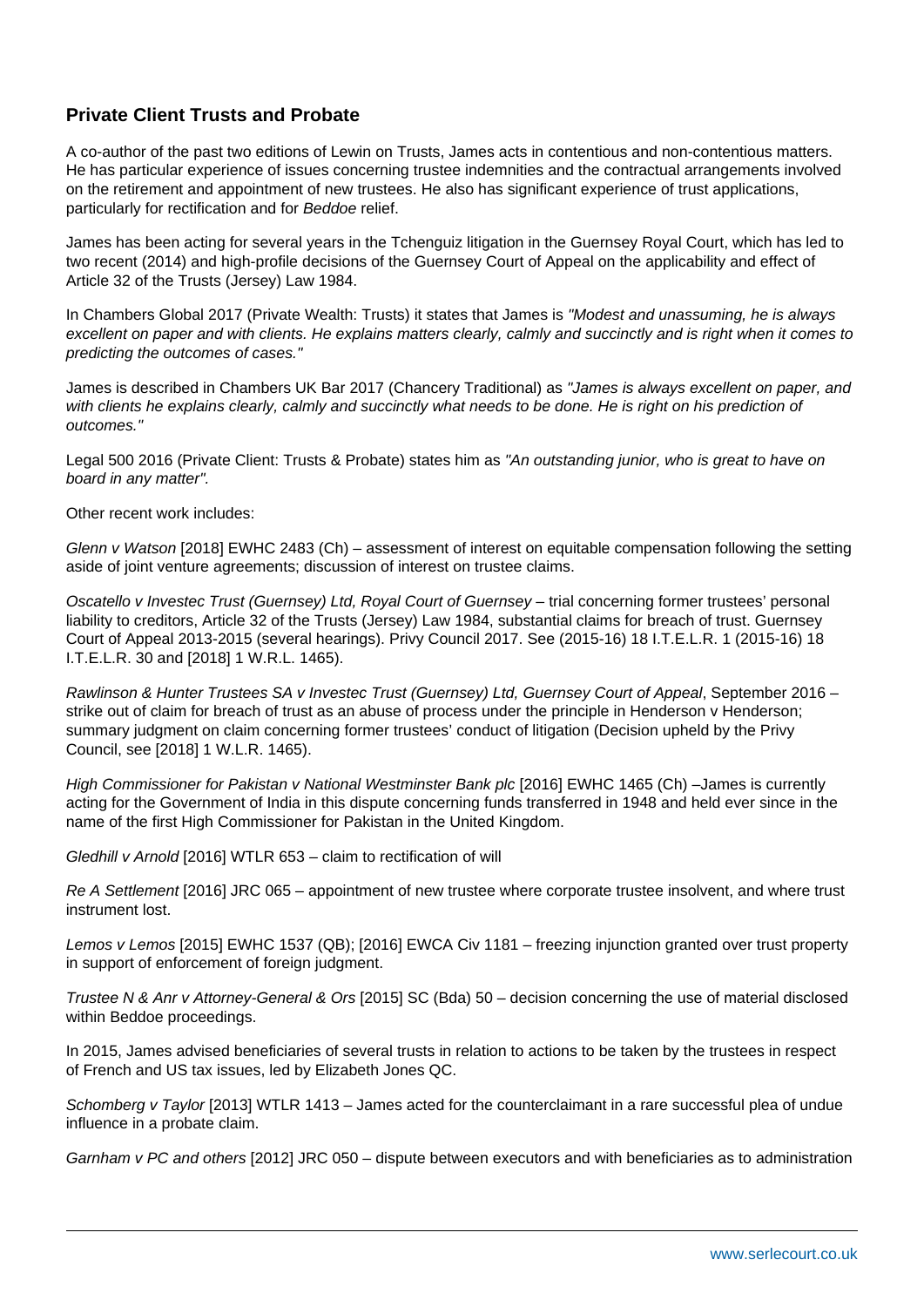of very substantial estate.

R v Walker [2012] 1 WLR 173 – James acted for the Crown as advocate in the Court of Appeal; application of confiscation order to an interest under a trust.

AA  $v$  B (2010) 13 ITELR 690 – effect of an exclusive jurisdiction clause in the context of an application by a trustee for directions.

Alhamrani v JPMorgan Trust Company – James represented the plaintiffs in this breach of trust claim in the Jersey Royal Court, which settled after 100 days of trial.

Freeman v Ansbacher Trustees 2009 JLR 1 – James acted for the defendant trustees in a claim for breach of trust, where the Jersey Court considered the rule against reflective loss.

Nicholls v Hudson [2007] WTLR 341 – application of the presumption of revocation of a will in a contentious probate claim.

## **International and Offshore**

Oscatello v Investec Trust (Guernsey) Ltd, Royal Court of Guernsey – trial concerning former trustees' personal liability to creditors, Article 32 of the Trusts (Jersey) Law 1984, substantial claims for breach of trust. Guernsey Court of Appeal 2013-2015 (several hearings). Privy Council 2017. See (2015-16) 18 I.T.E.L.R. 1 (2015-16) 18 I.T.E.L.R. 30 and [2018] 1 W.L.R. 1465).

Rawlinson & Hunter Trustees SA v Investec Trust (Guernsey) Ltd, Guernsey Court of Appeal, September 2016 – strike out of claim for breach of trust as an abuse of process under the principle in Henderson v Henderson; summary judgment on claim concerning former trustees' conduct of litigation (Decision upheld by the Privy Council, see [2018] 1 W.L.R. 1465).

Alhamrani v Alhamrani [2014] UKPC 37 – James was junior counsel in a claim in the BVI Commercial Division concerning the ownership of a Saudi company, and in appeals to the Eastern Caribbean Court of Appeal and to the Privy Council, and in related unfair prejudice proceedings.

Re A Settlement [2016] JRC 065 – appointment of new trustee where corporate trustee insolvent, and where trust instrument lost.

Consolidated Resources Armenia v Global Gold Corporation, Royal Court of Jersey, 2014 – application to stay a shareholders' dispute and an unfair prejudice petition relying on contractual jurisdiction and arbitration clauses.

Garnham v PC and others [2012] JRC 050 – dispute between executors and with beneficiaries as to administration of very substantial estate.

AA  $v$  B (2010) 13 ITELR 690 – effect of an exclusive jurisdiction clause in the context of an application by a trustee for directions.

Alhamrani v JPMorgan Trust Company – James represented the plaintiffs in this breach of trust claim in the Jersey Royal Court, which settled after 100 days of trial.

Freeman v Ansbacher Trustees 2009 JLR 1 – James acted for the defendant trustees in a claim for breach of trust, where the Jersey Court considered the rule against reflective loss.

#### **Chancery**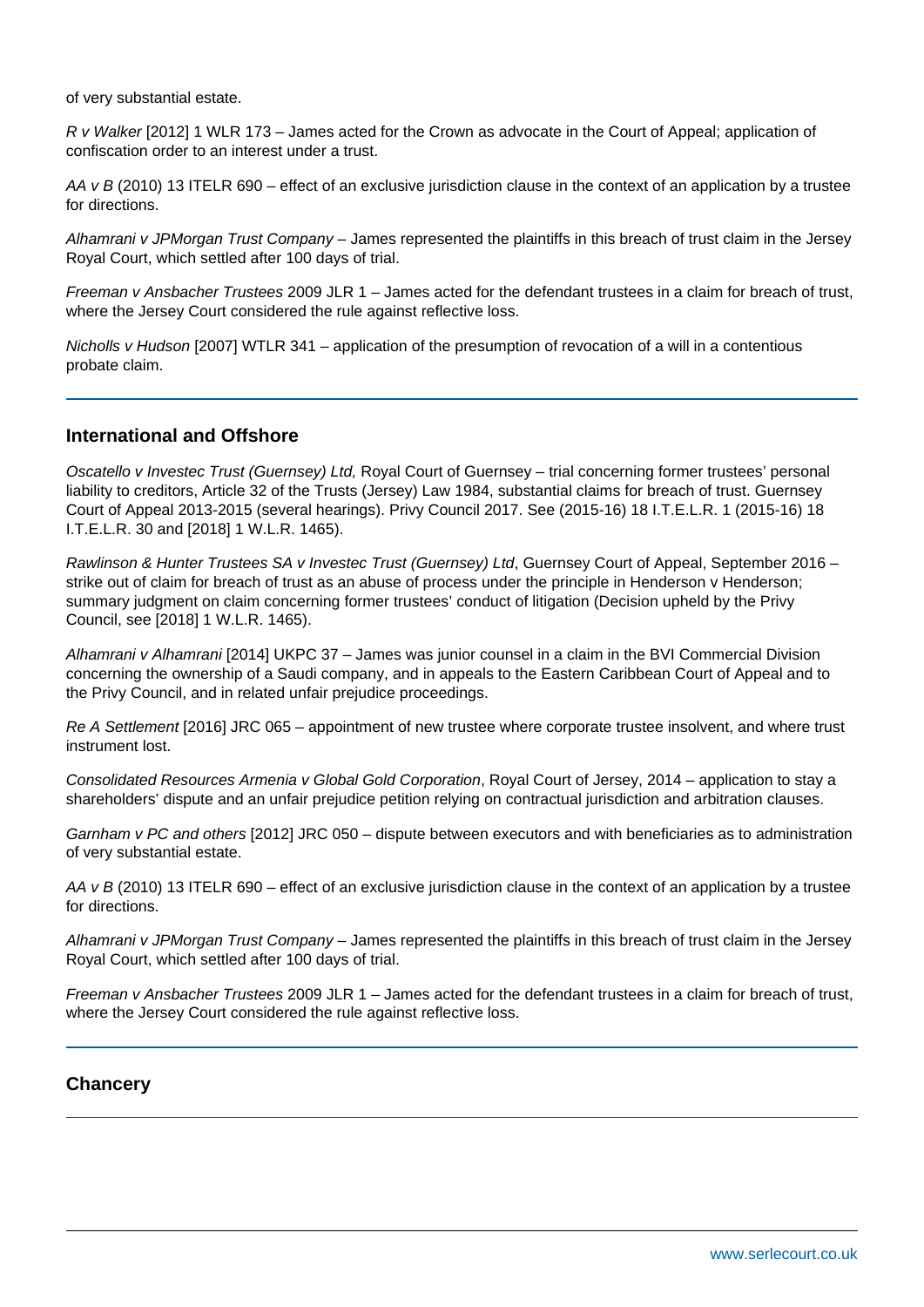### **Recommendations**

Private Client (Who's Who Legal: UK Bar, 2020) Private Client (Who's Who Legal: UK Bar, 2019) Chancery: Traditional, Offshore, Trusts (Chambers & Partners) Offshore, Private Wealth: Trusts (Chambers Global) Offshore, Private Client: Trusts and Probate (The Legal 500)

### **Quotes**

"A phenomenal junior." "James is frighteningly intelligent with an ability to grasp complex issues with ease. He is probably the strongest chancery junior around at the moment and is headed for great things. Clients love him." He is notable for his "brilliant technical knowledge of trusts law" and is often involved in offshore cases. (Chambers HNW, 2021)

'an "intelligent barrister with bags of knowledge" in the field of private client. He stands out for his work on trusts and offshore matters.' (Who's Who Legal, 2019)

"First-rate. He is well recognised with a vast amount of experience in the offshore world." "He's super friendly, responsive and brings serious academic rigour." (Chambers Global, 2019)

"Extremely bright, calm, and knowledgeable." "He is a barrel of information for anything concerning trust law." (Chambers Global, 2019)

"Very measured and very bright, you are reassured when you know he is on your side. He is very user-friendly and can turn around advice quickly when required." "Always sees the bigger picture and really gains the trust and confidence of clients." (Chambers & Partners, 2019)

"An extremely able, very gifted and stunningly bright barrister." "He has an encyclopaedic knowledge of trust law and is very easy to work with." (Chambers & Partners, 2019)

"Technically excellent and has an encyclopaedic knowledge of trust law. He can think outside the box and you can rely on him totally." "Extremely user-friendly and flexible." "He is as knowledgeable as anyone on English trusts law, and has an instinctive feel for how trust cases will go." (Chambers & Partners, 2019)

"Very thoughtful and measured in his advice, which gives him a consistency solicitors can rely on." (The Legal 500, 2019)

"He is extremely cerebral with an intuitive grasp of trust law." (The Legal 500, 2019)

"Has very insightful knowledge of trust law and is involved in many high-profile proceedings." "Without doubt he is held in extremely high regard by the clients. He has consistently dealt extremely diplomatically with some very difficult situations and has never faltered in his approach." (Chambers & Partners, 2018)

"Techincally excellent and has an encyclopaedic knowledge of trust law. He can think outside the box and you can rely on him totally." "Extremely user-friendly and flexible." "He is a knowledgeable as anyone on English Trusts law, and has an instinctive feel for how trust cases will go." (Chambers & Partners, 2018)

"An extremely able, very gifted and stunningly bright barrister." "He has an encyclopaedic knowledge of trust law and is very easy to work with." "Technically excellent and has an encyclopaedic knowledge of trust law. He can think outside the box and you can rely on him totally." "Extremely user-friendly and flexible." "He is as knowledgeable as anyone on English trusts law, and has an instinctive feel for how trust cases will go."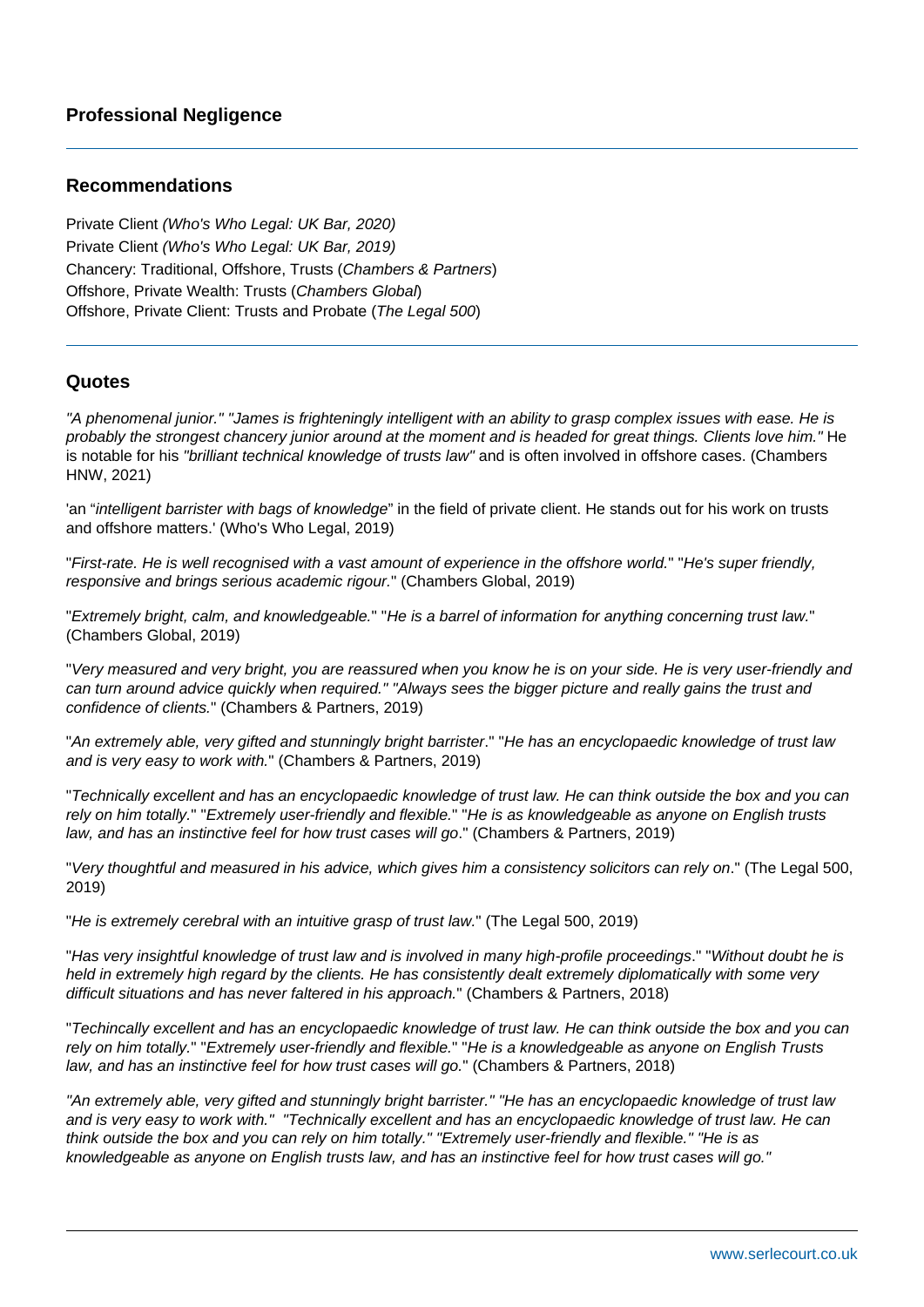(Chambers Global 2018)

"James is always excellent on paper, and with clients he explains clearly, calmly and succinctly what needs to be done. He is right on his prediction of outcomes." (Chambers and Partners 2017)

"He has a mastery of all the facts when handling complicated and complex cases. He's user-friendly and incredibly bright, and his knowledge of trusts law is encyclopaedic." (Chambers and Partners 2017)

"Modest and unassuming, he is always excellent on paper and with clients. He explains matters clearly, calmly and succinctly and is right when it comes to predicting the outcomes of cases." (Chambers and Partners 2017)

'An outstanding junior, who is great to have on board in any matter.' (The Legal 500 2016)

"He is one of the leading trusts senior juniors at the Bar." "He's very practical, helpful and clear in his advice." (Chambers and Partners 2016)

"His mental abilities are just exceptional, and he is able to help with skeletons and research on an urgent basis." "He has the ability to turn matters around pretty much yesterday." "His mental abilities are just exceptional and he's a calm and pleasant guy to deal with." (Chambers and Partners 2016)

'He is highly intelligent and produces high-quality work.' (The Legal 500 2015)

"Very helpful and a very good tactician, he offers excellent advice throughout." "A good-quality person on tricky matters. He is good at explaining things in a user-friendly way, and wants to feel that you know the law and understand the practicalities." "Some people just get it, and he has the right instincts, so even if there isn't a statute or case he can help you through." (Chambers and Partners 2015)

'A hardworking and enthusiastic trust specialist.' (The Legal 500 2014)

#### **Publications**

20th Edition of Lewin on Trusts (Sweet & Maxwell) (January 2015) (with Lynton Tucker and Nicholas Le Poidevin QC) (2020)

Lewin on Trusts (Sweet & Maxwell) (January 2015) (with Lynton Tucker and Nicholas Le Poidevin QC), 4th supplement (2018)

Lewin on Trusts (Sweet & Maxwell) (January 2015) (with Lynton Tucker and Nicholas Le Poidevin QC), 2nd supplement (2016)

Halsbury's Laws, Income Taxation, vol. 58 (2014) (contributor)

Mezhprom v Pugachev: bold new approach or illusory development (2018) Trusts & Trustees, 24(5), 398-405 (with Luke Richardson)

Good riddance to the presumption of advancement? (2010) Trusts & Trustees, 16(8), 627–634

Atkin's Court Forms, Nuisance, (2004)

Halsbury's Laws of England, Betting, Gaming and Lotteries, (2003) (contributor)

#### **Awards**

2021 Barrister of the Year, Silver Award at Citywealth Magic Circle Awards

1999-2000 Hardwicke Scholarship; Thomas More Bursary (Lincoln's Inn)